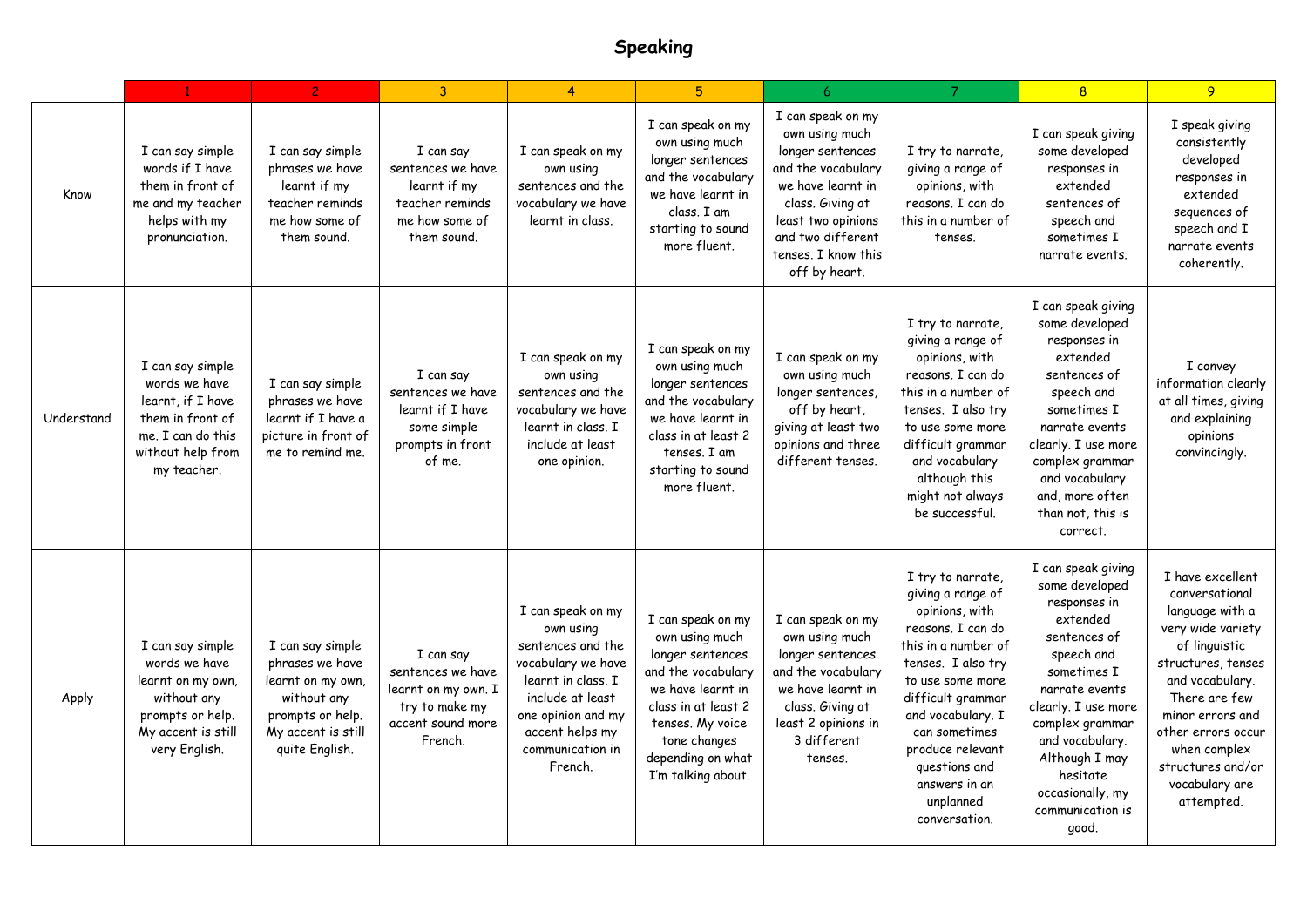## **Writing and translation into French**

|            |                                                                                          | $\overline{2}$                                                                                                                       | 3                                                                                                                                    | $\overline{4}$                                                                                                                                                                                               | 5 <sup>5</sup>                                                                                                                                                                                                        | 6                                                                                                                                                                   | $\overline{7}$                                                                                                                                                                                | 8                                                                                                                                                                                                                                              | 9 <sup>°</sup>                                                                                                                                                                            |
|------------|------------------------------------------------------------------------------------------|--------------------------------------------------------------------------------------------------------------------------------------|--------------------------------------------------------------------------------------------------------------------------------------|--------------------------------------------------------------------------------------------------------------------------------------------------------------------------------------------------------------|-----------------------------------------------------------------------------------------------------------------------------------------------------------------------------------------------------------------------|---------------------------------------------------------------------------------------------------------------------------------------------------------------------|-----------------------------------------------------------------------------------------------------------------------------------------------------------------------------------------------|------------------------------------------------------------------------------------------------------------------------------------------------------------------------------------------------------------------------------------------------|-------------------------------------------------------------------------------------------------------------------------------------------------------------------------------------------|
| Know       | I write single<br>words in French<br>with help.                                          | I write short<br>sentences to<br>express my own<br>ideas, in French.                                                                 | I write including a<br>basic range of<br>structures and<br>vocabulary, using<br>opinions, to<br>express my own<br>ideas.             | I write including a<br>range of<br>structures.<br>vocabulary, and<br>subject pronouns<br>to express and<br>extend my own<br>ideas using<br>opinions and<br>reasons. I am<br>attempting to use<br>two tenses. | I write including a<br>wider range of<br>structures.<br>vocabulary and<br>subject pronouns<br>to express and<br>extend my own<br>ideas using<br>opinions and<br>reasons. I am using<br>two tenses with<br>confidence. | I write including<br>three tenses, a<br>variety of<br>structures and<br>vocabulary. My<br>mistakes don't<br>stop me from<br>being understood.                       | I write including a<br>variety of tenses,<br>structures and<br>vocabulary. I write<br>creatively to<br>express and<br>justify all ideas<br>and opinions. My<br>writing is mostly<br>accurate. | I write using an<br>extensive range of<br>tenses, structures<br>and vocabulary I<br>justify and develop<br>ideas and write<br>creatively in a<br>variety of formats.<br>My communication<br>is mostly clear but<br>sometimes gets<br>confused. | I write using an<br>extensive range of<br>tenses, structures<br>and vocabulary,<br>using my initiative<br>to go beyond the<br>task set, my<br>independent work<br>has very few<br>errors. |
| Understand | I write short<br>phrases in French<br>with help.                                         | I can be<br>understood when<br>translating short<br>sentences using "I"<br>into French with<br>some help from my<br>vocabulary book. | I can be<br>understood when<br>translating short<br>sentences using "I,<br>she/he" with a<br>little help from my<br>vocabulary book. | I can be<br>understood when<br>translating longer<br>sentences using "I,<br>she/he" with a<br>little help from my<br>vocabulary book.                                                                        | I can be<br>understood when<br>translating short<br>sentences using "I,<br>she/he" in two<br>tenses with a little<br>help from my<br>vocabulary book.                                                                 | I can be<br>understood when<br>translating longer<br>sentences using<br>different pronouns<br>in three tenses<br>without any help.                                  | I can be<br>understood when<br>translating<br>sentences using a<br>range of subject<br>pronouns and some<br>unknown words in<br>three tenses<br>without any help.                             | I regularly<br>attempt to<br>translate more<br>complex sentences<br>and these are<br>mostly successful,<br>producing a mainly<br>fluent piece of<br>coherent writing.                                                                          | I handle more<br>complex sentences<br>with fluency and<br>there are hardly<br>any mistakes in any<br>of my writing or<br>translation.                                                     |
| Apply      | I can translate<br>short phrases into<br>French with help<br>from my<br>vocabulary book. | I can translate<br>short sentences<br>using "I" into<br>French on my own,<br>without any help.                                       | I can translate<br>short sentences<br>using "I, she/he"<br>without any help.                                                         | I can translate<br>longer sentences<br>using "I, she/he"<br>without any help.                                                                                                                                | I can translate<br>short sentences<br>using "I, she/he" in<br>two tenses into<br>French without any<br>help.                                                                                                          | I can translate<br>longer sentences<br>using "I, she/he" in<br>three tenses into<br>French without any<br>help. I am<br>starting to write<br>with more<br>accuracy. | I can translate full<br>sentences using a<br>range of subject<br>pronouns and some<br>unknown words in<br>three tenses<br>without any help.                                                   | I can translate<br>complex sentences<br>using a range of<br>pronouns in a<br>variety of tenses<br>accurately.                                                                                                                                  | I can translate<br>complex sentences<br>using a range of<br>pronouns in a<br>variety of tenses<br>very accurately.                                                                        |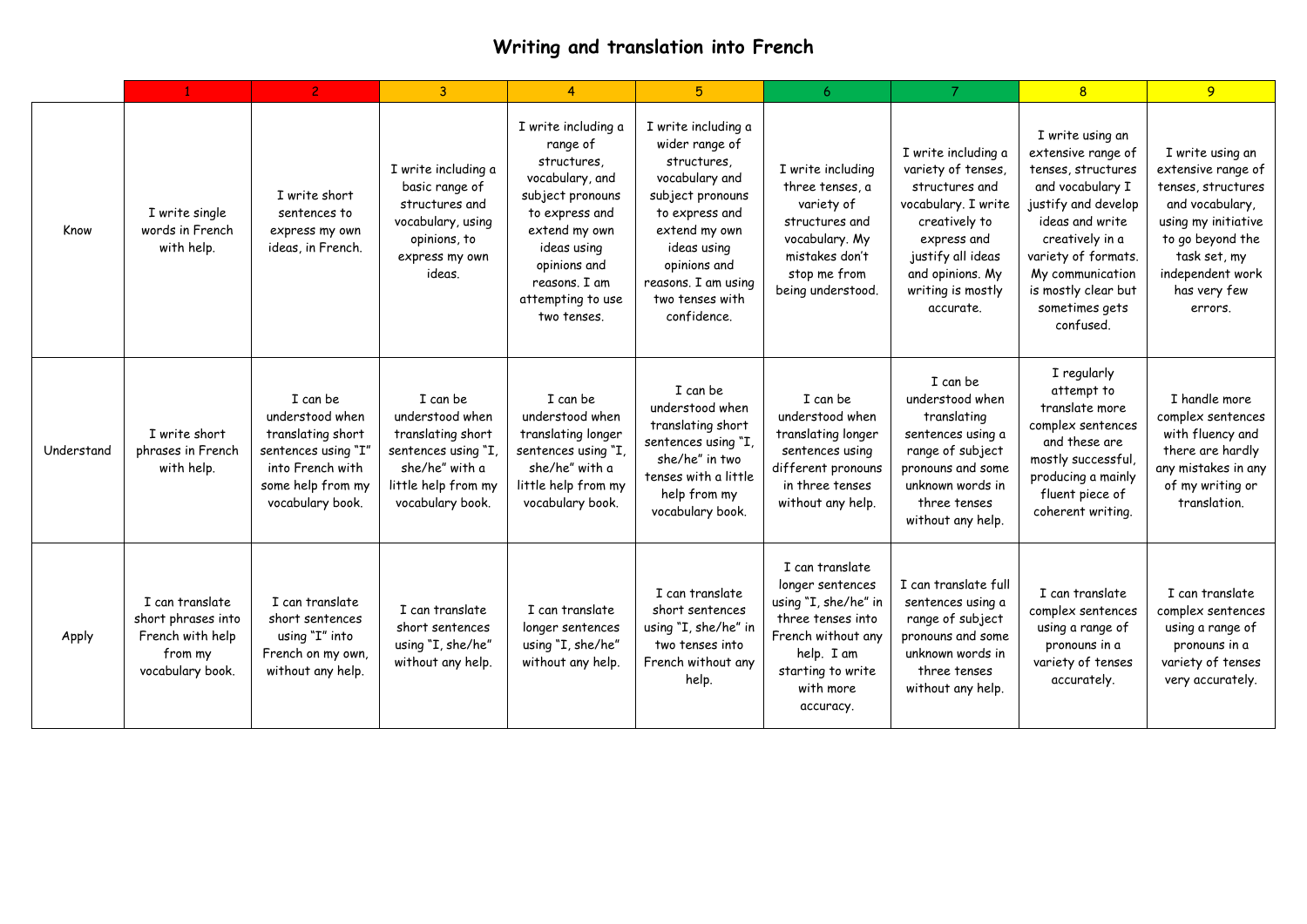## **Reading and translation into English**

|            |                                                                                                               | $\overline{2}$                                                                                         | 3                                                                                                                                                  | $\overline{4}$                                                                                                                            | 5                                                                                                                                   | 6                                                                                                                                        | $\overline{7}$                                                                                                                                                | 8                                                                                                                                                                                         | 9                                                                                                                                                                                          |
|------------|---------------------------------------------------------------------------------------------------------------|--------------------------------------------------------------------------------------------------------|----------------------------------------------------------------------------------------------------------------------------------------------------|-------------------------------------------------------------------------------------------------------------------------------------------|-------------------------------------------------------------------------------------------------------------------------------------|------------------------------------------------------------------------------------------------------------------------------------------|---------------------------------------------------------------------------------------------------------------------------------------------------------------|-------------------------------------------------------------------------------------------------------------------------------------------------------------------------------------------|--------------------------------------------------------------------------------------------------------------------------------------------------------------------------------------------|
| Know       | I can understand<br>words in French<br>that I have seen<br>before.                                            | I can understand<br>sentences in<br>French that I have<br>seen before.                                 | I can understand<br>up to three<br>sentences in<br>French that I have<br>seen before.                                                              | I can understand<br>short paragraphs<br>containing two<br>tenses that I have<br>seen before.                                              | I can understand<br>longer passages<br>which contain<br>three tenses and<br>simple structures.                                      | I can understand<br>more detailed<br>passages which<br>contain a wide<br>variety of tenses<br>and structures.                            | I can understand<br>detailed passages<br>containing a<br>variety of tenses,<br>structures and<br>topic areas.                                                 | I can understand a<br>variety of written<br>French materials,<br>which contain<br>unknown words.                                                                                          | I excel in my<br>understanding of a<br>variety of written<br>French materials,<br>which contain<br>unknown words and<br>topics.                                                            |
| Understand | I can translate<br>words I have seen<br>before with help.                                                     | I can translate<br>some phrases I<br>have seen before<br>without the help<br>of my vocabulary<br>book. | I can translate up<br>to three sentences<br>that I have seen<br>before with the<br>help of my<br>vocabulary book.                                  | I can translate<br>short paragraphs<br>containing two<br>tenses, into<br>correct English,<br>with the help of<br>my vocabulary<br>book.   | I can translate a<br>short text (35<br>words) containing<br>three tenses with<br>the help of my<br>vocabulary book.                 | I can translate a<br>text (50 words)<br>containing complex<br>structures, a<br>variety of tenses<br>and vocabulary                       | I can translate a<br>text (50 words)<br>containing a<br>variety of<br>structures and<br>tenses across a<br>range of topic<br>areas.                           | I can translate a<br>text (50 words)<br>containing complex<br>structures, a<br>variety of tenses<br>and vocab and be<br>able to work out<br>unknown words.                                | I can translate a<br>text (50 words)<br>containing complex<br>structures, a<br>variety of tenses<br>and vocab and be<br>able to work out<br>unknown words<br>with accuracy.                |
| Apply      | I can translate<br>some words and<br>phrases I have<br>seen before with<br>the help of my<br>vocabulary book. | I can translate<br>short sentences I<br>have seen before<br>with the help of<br>my vocabulary<br>book. | I can translate up<br>to three whole<br>sentences I have<br>seen before, into<br>correct English,<br>without the help<br>of my vocabulary<br>book. | I can translate<br>short paragraphs<br>containing two<br>tenses, into<br>correct English<br>without the help<br>of my vocabulary<br>book. | I can translate a<br>short text (35<br>words) containing<br>simple structures<br>and three tenses<br>without my<br>vocabulary book. | I can translate a<br>text (50 words)<br>containing complex<br>structures, a<br>variety of tenses<br>and vocabulary<br>with few mistakes. | I can translate a<br>text (50 words)<br>containing a<br>variety of<br>structures and<br>tenses across a<br>range of topic<br>areas with very<br>few mistakes. | I can translate a<br>text (50 words)<br>containing complex<br>structures, a<br>variety of tenses<br>and vocab and be<br>able to work out<br>unknown words<br>with hardly any<br>mistakes. | I can translate a<br>text (50 words)<br>containing complex<br>structures, a<br>variety of tenses<br>and vocab and be<br>able to work out<br>unknown words<br>with outstanding<br>accuracy. |